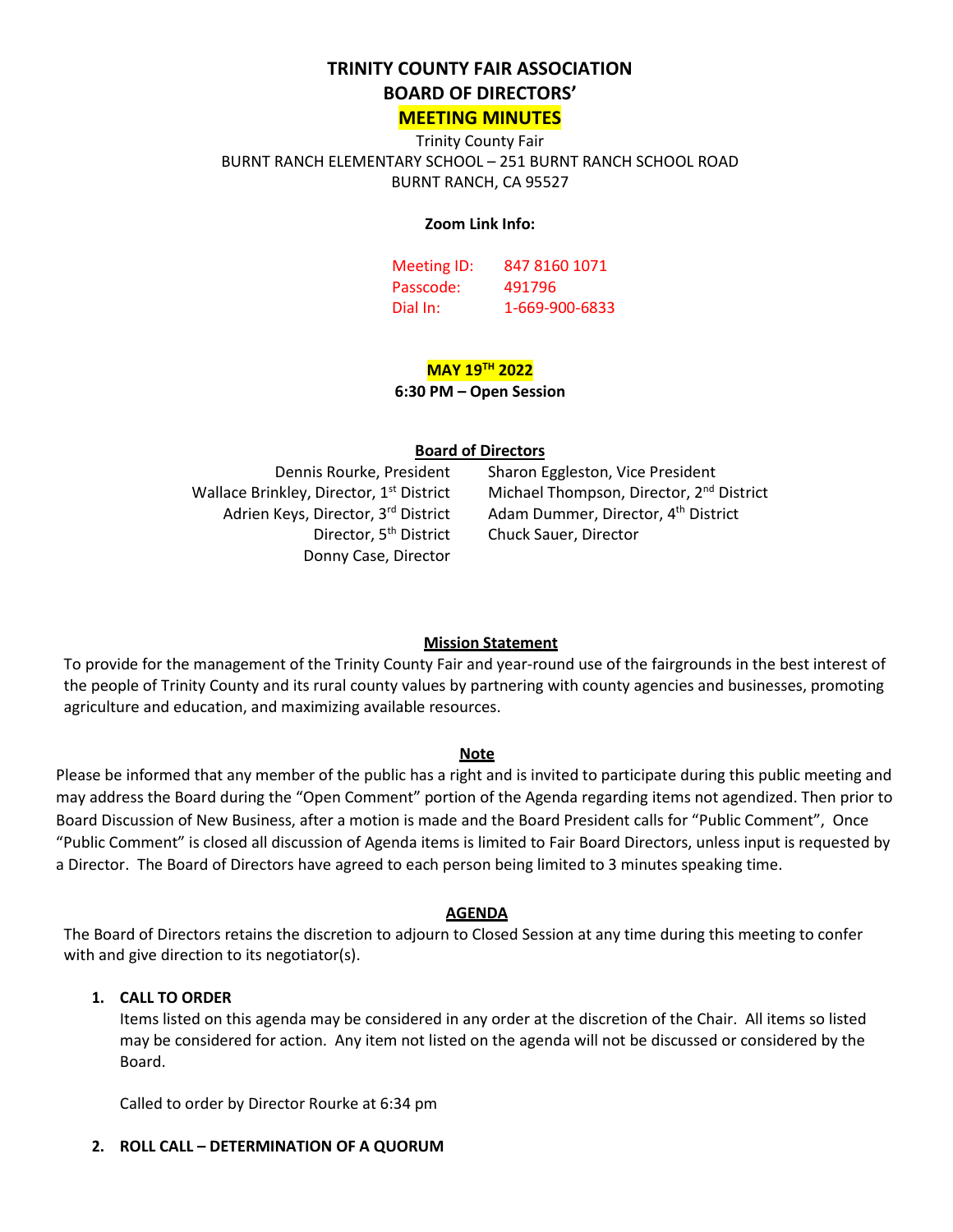a. Directors' present in person: Dummer, Rourke, Keys, and Brinkley; Directors' present via Zoom: Eggleston, Sauer, Case and Thompson. We had a full quorum

# **3. INTRODUCTION OF GUESTS / STAFF**

a. Present in person: Laurel & Robin Dummer; Present via Zoom; Animal Shelter – Christina Merritt

# **4. COMMENTS FROM ASSOCIATION MEMBERS AND/OR PUBLIC**

### **5. CONSENT AGENDA & MINUTES**

a. Director Keys moves to Approve May 19<sup>th</sup>, 2022, Agenda and the April 21<sup>st</sup>, 2022 Meeting Minutes; Director Dummer seconds the motion; Motion carries unanimously

### **6. APPROVE APRIL 2022 FINANCIAL REPORTS**

a. Director Brinkley moves to approve the April 2022 Financials; Director Dummer seconds the motion; Motion carries unanimously.

# **7. INFORMATIONAL – VACATION/SICK LEAVE BALANCES**

# **8. CEO'S REPORT**

- a. California Fairs Alliance I wasn't able to make the May meeting due to family obligations, but I did receive notice that we will be receiving a check for \$61,000 – this is the final payment from the \$50 million allocated to F&E from the Governor last year.
- b. Safety Inspection Jim and maintenance continues to work on safety issues from this inspection, so we are ready for the next pre-fair inspection.
- c. Still in communication with USFS on getting the payment for the repairs on the Parking Lot, I let them know we need to get this scheduled, so it is completed prior to Fair. Their representative contacted me today before leaving the office that she is currently working on the payment to us. I don't want to pay this and then have them back out, I just don't trust this process since previous CEOs never received payment for the parking lot in the past, even though it was promised.
	- 1.Director Rourke: How much do they owe us? We may need to be prepared to speak to USFS if no check comes through?
- d. Dining Hall Kitchen update Kristie Anderson, from the Health Department did a walk through and I'm just waiting for Kelly from her office to get me the application for permit and we will be certified as a commercial kitchen.
- e. Fundraisers, Bingo is going well, the Mom's Day Bingo that we did the morning of May 4<sup>th</sup> didn't have the turn out we expected so we are re-thinking the day BINGOs – but the evening BINGOs are averaging between \$800 - \$1000 in profit.
- f. Bigfoot BBQ update Was a huge success, more vendors, and attendees than ever before. There's a nice article in the Trinity Journal showing all the winners. We had our 1<sup>st</sup> Car Show that paid out 1<sup>st</sup> and  $2^{nd}$  which also was well received, and our  $2^{nd}$  Chili Cook-Off went well. We ended up canceling the Enduro Race, we only had 1 car pre-registered and with \$1800 insurance I didn't want to take the chance after paying for that to have to cancel at the last minute. So, in place we asked the Hill Street Band to do another performance at 7:30pm, which was followed by our 100 Year Anniversary Fireworks that we have made a deposit on and canceled last year for Fair due to the fires. We will have a final P&L at our June Board Meeting.
	- 1.Kenny Wiley is working with the Food Network Channel and possibly Guy Fieri to have a Wood Carving Competition during the Bigfoot BBQ.
	- 2.We are going to look into Carlos at The Palomino Room in doing the alcohol for a percentage.
	- 3. Director Rourke: Arnie & Victoria did an awesome job cooking! They did need quite a bit of help, and we can't lose them because they do so much for us.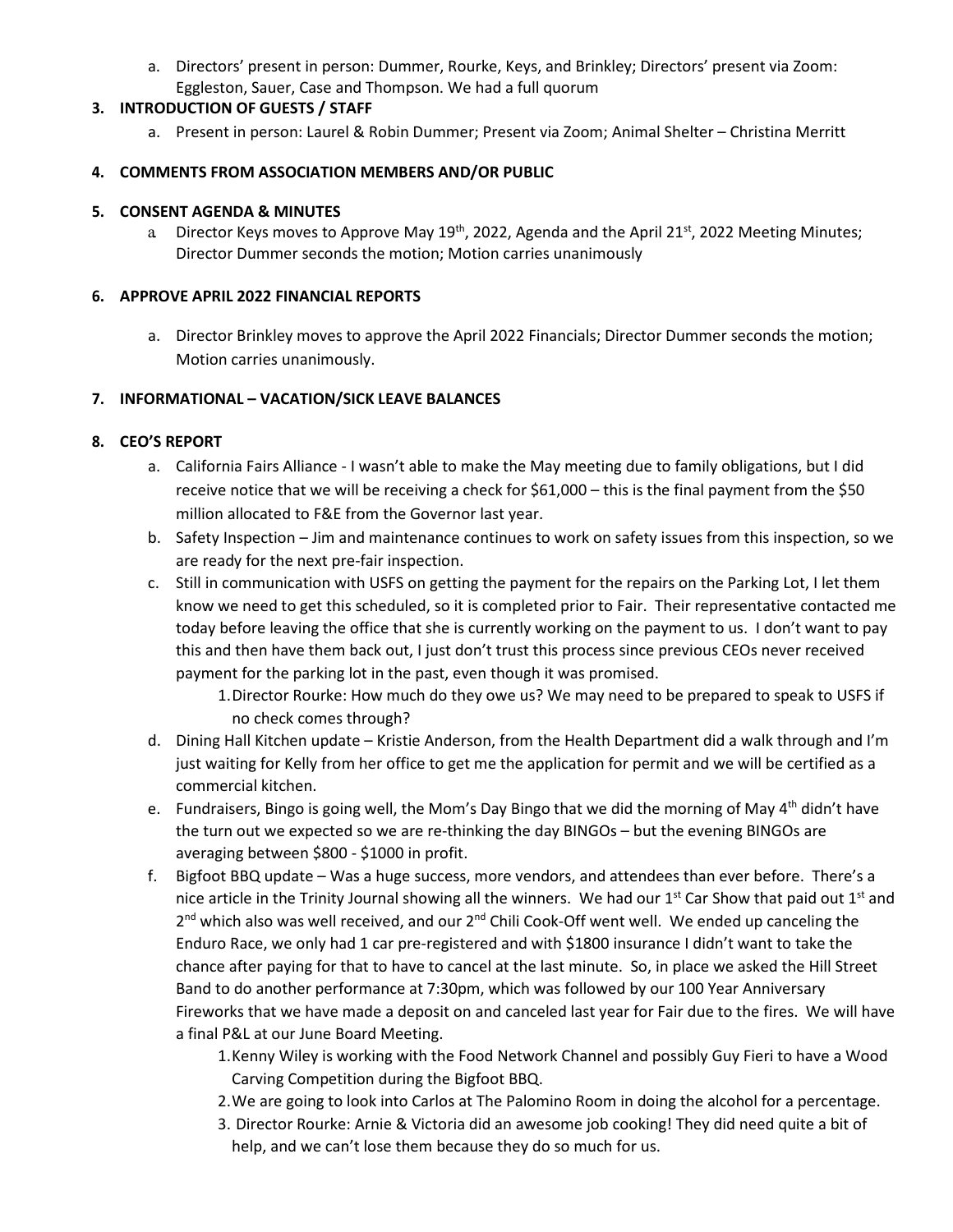- g. Christina was in contact with Monster Truckz Mayhem on Tuesday, they are the company I reported on last month, and she booked that event for Father's Day Weekend. We've included the information at your seats tonight. They will take care of everything necessary for their performance, we are charging them \$8000 for the use of the Track, Grandstands, and an area to do Kid's Events where they can meet the drivers and take pictures, bounce house, face painting, food and beverage (carnival grass area) + \$1000 for lights & water. They will provide all food and beverage vendors and keep 100% of the revenue, we will do Beer & Seltzers and keep 100% of that revenue, which should be between \$5,000 - \$8,000. So, with little overhead we have the potential to make over \$15,000 on this event.
- h. Fair Update
	- 1.Premium Books are being distributed throughout Trinity County. I continue to update the Premium Book online with our Schedule of Events so that stays current and make any corrections that we find.
	- 2.Sunday night after the Logging Show we are still planning on an Enduro Race and the Motorsport Committee will promote it to get drivers registered.
	- 3.Pre-Sale will begin Monday, June 13 and end Wednesday, July 13
	- 4.CalFire is scheduled for Inmates to help with Fair set-up June 6-10 and 13-17, then for Jr. Livestock July 5-7.
- i. Jim picked up the 5 Vendor Electrical Panels and portable staging and stairs from Napa Fairgrounds, we used the stage at Bigfoot BBQ, and it worked great. Loren Kemper said it is top of the line staging.
- j. Went to the Dixson May Fair and attended the West Coast Rodeo production of Broncs and Bulls, it was very professionally done. I will be meeting with them in June to finalize their contract and then we will start working on sponsors to increase the purses to attract riders.
- k. PSPS update Jim walked through with the contractor on Monday, that process is starting also. 1.
- l. Well Jim picked up part of the shed kit and is working with Jim White on the placement, we will get the Water Tanks delivered in the next 2 weeks, the snow and rain delayed this as it was extremely muddy in the Mule Camp through last week, it is finally looking like it will stay dry enough to get Phase I started.
- m. Quilter's Building is almost complete, Arnie is working with Sharon to locate a counter to replace the current water fountain. I received 2 bids for the Mini-Splits, the lowest was \$9100; I don't feel that this would be a good investment as the building isn't used fulltime. I will get the cost from Campora for a Propane Heater, similar to what we had put into the dining hall – approximately \$2000, and 2 portable air conditioners – approximately \$2400 for a total of under \$5000. This will work well as we did put 3 ceiling fans in the building to circulate the heating and air-conditioning.

# **9. STANDING COMMITTEES**

- a. **EXECUTIVE COMMITTEE:** Dennis Rourke (Chairman), Sharon Eggleston, and Finance Committee Chair
- b. **FINANCE COMMITTEE:** Wallace Brinkley (Chairman), Sue Erenberger, Carrie Bayley
- c. **NOMINATIING COMMITTEE:** Chuck Sauer (Chairman), Adam Dummer
- d. **JR. LIVESTOCK COMMITTEE:** Krista Hymas (Chairman), Bryan Taylor (Co-Chairman), Michael Thompson, Wallace Brinkley, Carrie Bayley
	- 1.Krista left message with Marty from the Clampers about doing McBubba from 8:30-10:00 and then a to go lunch of a sandwich, chips, cookies, and beans. It will be up to the clampers to decide if a tri tip sandwich or burger would be easier and if they would like to do the beans. Lunch will be from 11:30-1:30. Bryan requested we make a \$500.00 donation to the Clampers.
		- 1. Joanne Harper has committed 10 kids to help as contract runners during auction.
	- 2.Hayden will be going to Olsen's the day of slaughter to do the rail judging on the hogs. Larry will get a group together to do the other rail judging and chase the animals to the processors for the judging.
	- 3.R&R will be picking up from Redwood on the 22<sup>nd</sup> and the 29<sup>th</sup> to deliver to the processors.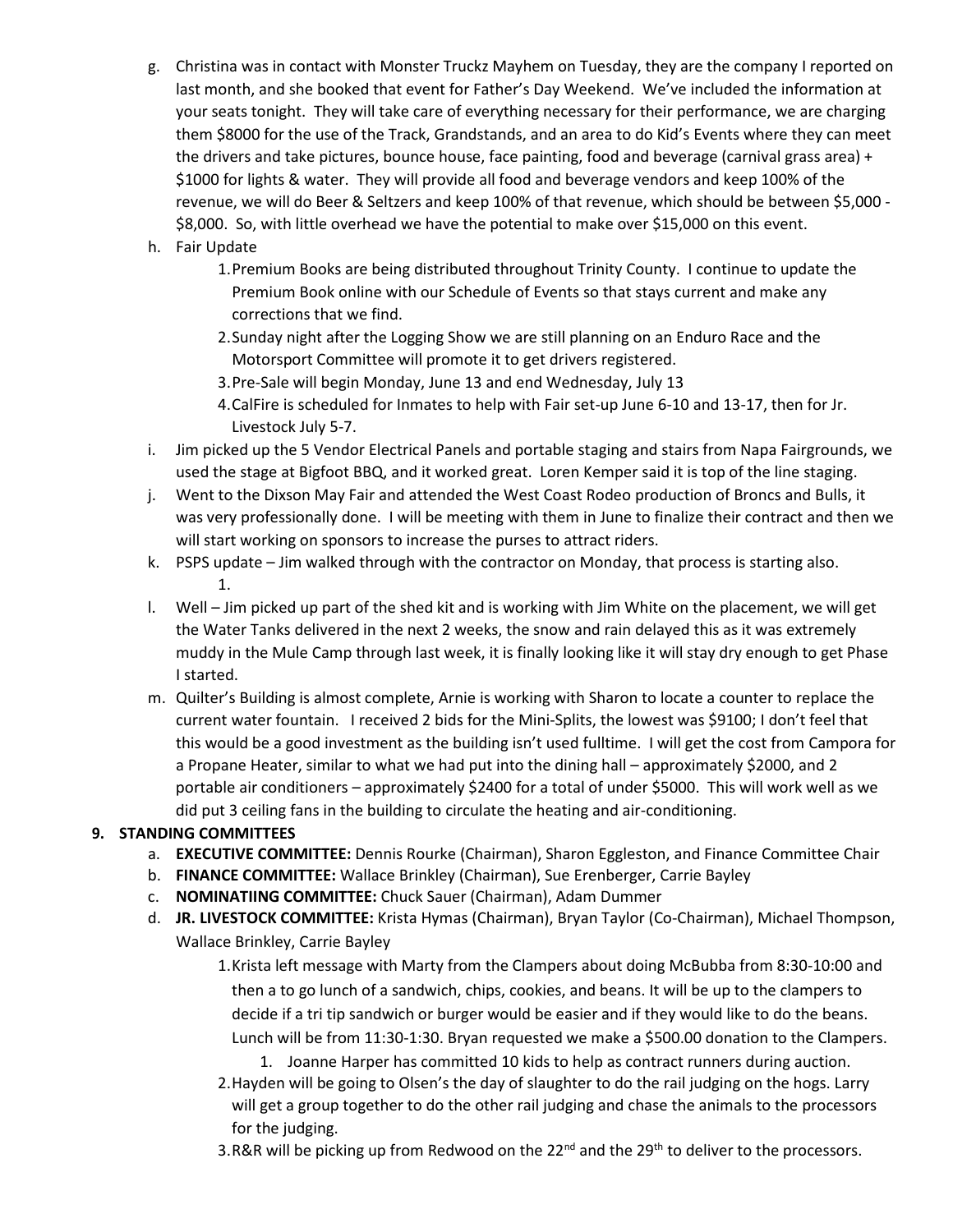- 1. The slaughter fees are:
	- a. \$175- beef
	- b. \$65.00- lambs
	- c. \$65.00- goats
	- d. \$40.00-hogs
- 2. We have the same processors as last year, except Siskiyou. The processors include; Bowman, Kents, A&R, Ferndale Meats, and Hayfork Discount (only being doing their own animals). Laura will check with Kents and A&R to see if they will be a default processor this year.
- 4.Wash Racks Rod will be over to check the wash racks after he returns from his trip. Lynn was advised that it could be on septic and there was discussion about that being a possibility.
- 5.Fencing Jeff states the material will be delivered on Thursday 5/12/22 and the project should be moving forward.
- 6.Krista will send out an email to get volunteers to assist Bob the week of June 13-17 and July 5- 8. Krista is going to do at least 1-2 days the first week and Jason Poburko has committed to July 5 to help. Morgan was going to reach out to Dennis to see if he would be willing to be present during the week.
- 7.Estimated number of animals is still the same at a total of 276. The committee comments on the sale order and have elected to put hogs in between some species to break things up. The proposed order will go: 25 hogs, steers, rabbits, 25 hogs, goat, poultry, 25 hogs, lambs, 25 hogs, 22 turkeys, 25 hogs, 22 turkeys, and remaining hogs.
- 8.Back drop will cost \$632.38. the committee likes image #1 for the backdrop.
- 9. Next Meeting is June 14, 2022, Lowden Park Cook Shack- subject to change with Board meeting being to close. Committee will hold July meeting early at the set-up day in Hayfork on June 26, 2022.
- e. **TCFA MOTORSPORTS COMMITTEE:** Donny Case (Chairman), Wendy Smith, Marilyn Overturf, Carrie Bayley, Tina Felch

# **10. AD HOC COMMITTEES**

- a. **POLICY COMMITTEE:** Sharon Eggleston (Chairman), Adrien Keys
	- a. Policy Manual Updates included in Correspondence
- b. **GRANTS & FUNDRAISING COMMITTEE:** Director Eggleston (Chairman), Carrie Bayley, Christina Wine, Tina Felch
	- **a.** Continue to do Bingo, and we have a possibility of bringing Monster Truckz to Hayfork!
- c. **PREMIUM BOOK COMMITTEE:** Director Michael Thompson (Chairman), Carrie Bayley, Christina Wine, Tina Felch, Jennilea Brookins, Christina Merritt
	- a. We will have a Tri-Fold of The Schedule of Events for Fair at next meeting.
- d. **VOLUNTEER COMMITTEE:** Donny Case (Chairman), Adrien Keys, Tina Felch
- e. **WELL COMMITTEE:** Donny Case (Chairman), Donny Case, Chuck Sauer, Carrie Bayley
	- a. Christina will reach out to Committee and get a meeting schedule
- f. **MOU COMMITTEE:** Adrien Keys (Chairman), Chuck Sauer, Donny Case, Carrie Bayley

# **11. CORRESPONDENCE:**

- a. Policy Manual Updates
- b. JLC Backdrop Images

# **12. NEW BUSINESS**

- a. Approve TCFA Leasing and Managing the Hayfork Incubator Building from Trinity County for \$1/year 1.Director Eggleston moves to Table until after Fair; Director Case seconds the motion; Motion carries unanimously.
- b. Approve  $1_{st}$  Draft of MOU between Trinity County Fair Association and Trinity County to manage the Trinity County Fairgrounds, as stated in the MOU
	- 1.Director Keys moves to approve & remove clause about the Incubator Building for now;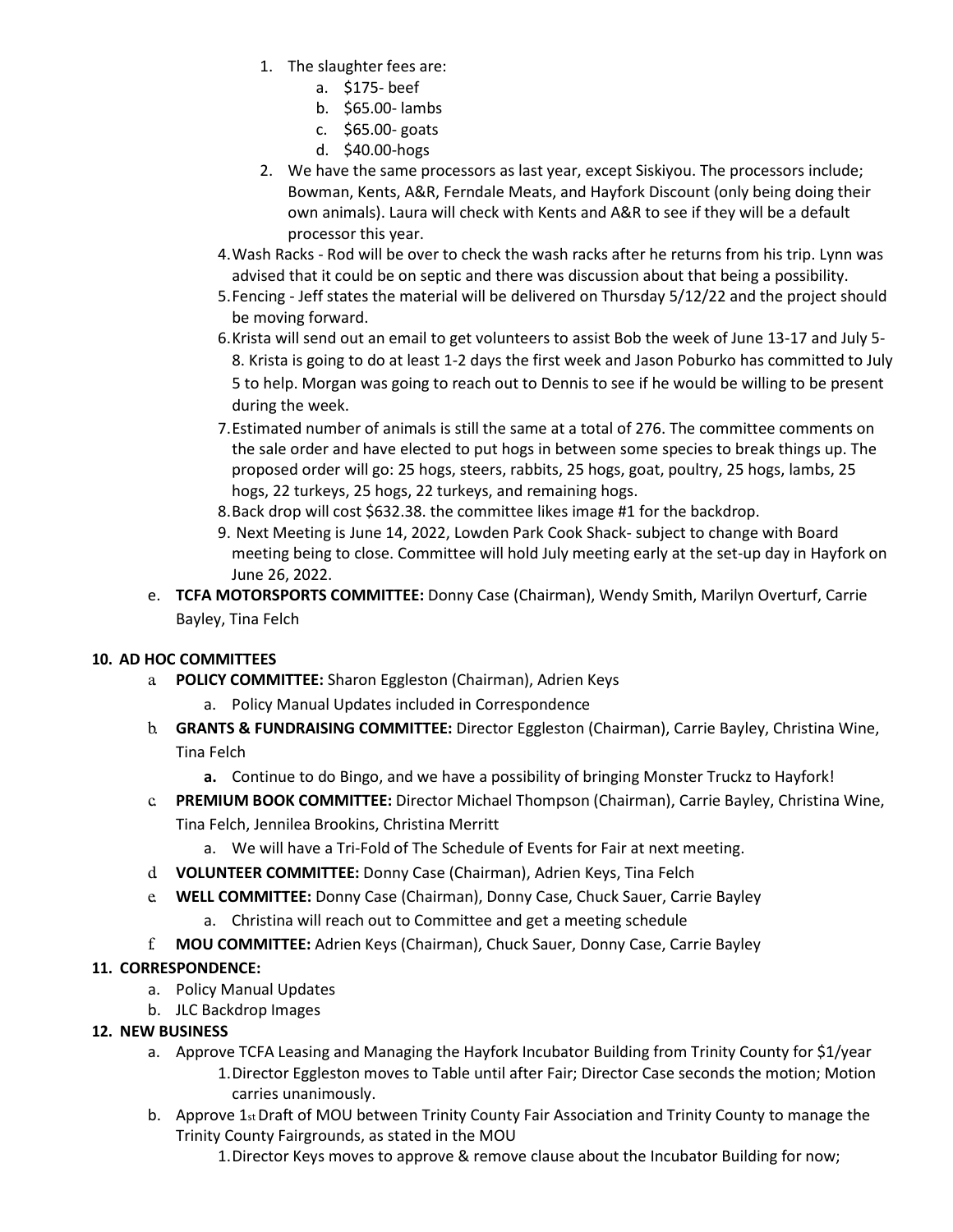Director Case seconds the motion; Motion carries unanimously.

c. Approve \$500.00 donation to the Clampers for cooking a breakfast and lunch for the auction as recommended by Jr Livestock Committee

> 1.Director Dummer moves to approve; Director Keys seconds the motion; Motion carries unanimously.

d. Approve Purchase of backdrop #1 of the fair logo for a cost of \$632.38 as recommended by Jr Livestock Committee

1.Director Brinkley moves to approve; Director Keys seconds the motion; Motion carries unanimously.

e. Approve Splitting up Hogs for Sale as recommended by Jr Livestock Committee

1.25 Hogs Steer Rabbits 25 Hogs

Goats

Poultry

25 Hogs

- Lambs
- 25 Hogs
- 22 Turkeys
- 25 Hogs
- 22 Turkeys
- 25 Hogs
- 2.Michael moves to approve; Director keys seconds the motion; Discussion as follows:
	- 1. Director Brinkley agrees with the splitting of animals however suggests that the Steers also be split up.
	- 2. Laurel Dummer we split the hogs because of the heat; Steers are still first in line up
	- 3. Director Rourke- This is the first time I've ever seen a change to the sale order. Kids may lose money on Steer prices.
	- 4. Director Thompson This will be a trial run for this year.
	- 5. Voting as follows:
		- a. Dummer Yes
		- b. Rourke Yes
		- c. Keys Yes
		- d. Brinkley No
		- e. Sauer Yes
		- f. Eggleston Yes
		- g. Case Yes
		- h. Thompson Yes
	- 6. Motion passes
- f. INFORMATIONAL ONLY CONTRACTS AND AGREEMENTS

| <b>BIGFOOT BBQ COMMERCIAL</b>           | <b>BIGFOOT BBQ CONCESSIONS</b>    |
|-----------------------------------------|-----------------------------------|
| BBCOM22-03 Parent Club Carnival         | BBCON22-01 Rolling Thunder Cafe   |
| <b>BBCOM22-04 Tracey's Creations</b>    | BBCON22-02 Fiesta Fresh Grill     |
| BBCOM22-05 As Seen on TV                | BBCON22-03 HHS Senior Class       |
| BBCOM22-06 Dirty Mountain Boyz          | BBCON22-04 Trinity Stoned Gems    |
| BBCOM22-07 Log Cabin Quilter's Guild    | BBCON22-05 West Coast Fire Coffee |
| <b>BBCOM22-08 International Accents</b> | BBCON22-06 U ROK Bakery           |
| BBCOM22-09 Hayfork Farmer's Market      | BBCON22-07 Hayfork Lions Club     |
| BBCOM22-10 Cutco Cutlery                | BBCON22-08 Hayfork Rotary         |
| BBCOM22-11 doTERRA                      | BBCON22-09 VFW                    |
| BBCOM22-12 Double "R"                   | BBCON22-10 Almonte's Empanadas    |